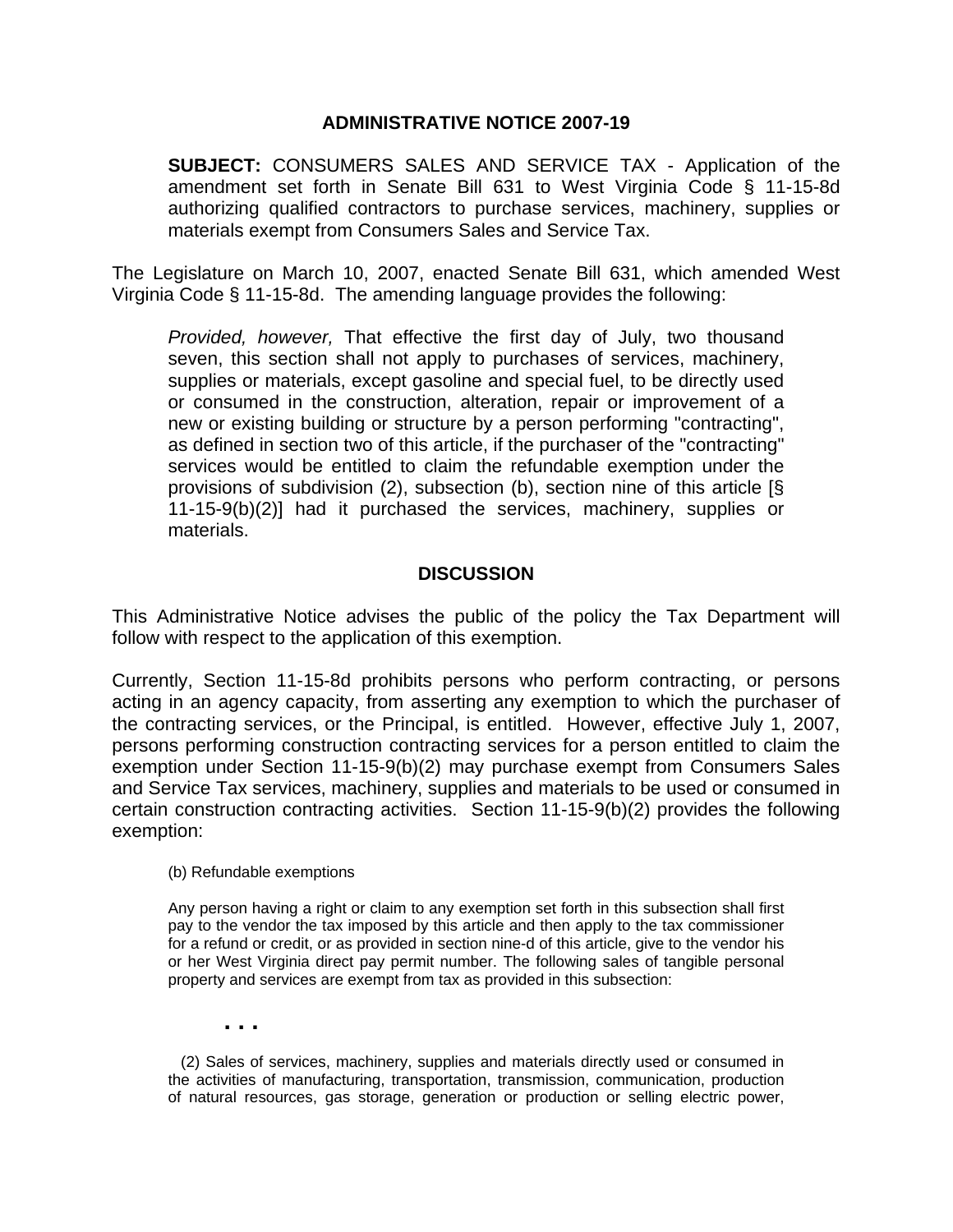provision of a public utility service or the operation of a utility service or the operation of a utility business, in the businesses or organizations named in this subdivision and does not apply to purchases of gasoline or special fuel;

 **. . .** 

A construction contractor performing construction contracting for the following qualified businesses may assert the exemption for qualified purchases of services, machinery, supplies and materials for use or consumption in the performance of the construction contracting service:

- (1) Business of manufacturing,
- (2) Business of transportation,
- (3) Business of transmission of liquid, natural gas or electricity by pipes or wires,
- (4) Business of communication,
- (5) Business of production of natural resources,
- (6) Business of gas storage,
- (7) Business of generation or production or selling electric power,
- (8) Business of provision of a public utility service, or

(9) Business of operation of a utility service or the operation of a utility business.

With relation to purchases of tangible personal property, the exemption applies to purchases of tangible personal property that remains on the construction site after the construction activity is completed. It does not apply to purchases of tools, bulldozers, cranes, etc. that become the property of the construction contractor and removed from the site after construction is completed. However, rentals of cranes, bull dozers, and other equipment specifically for use on the specifically identified job by the contractor, or the hiring of a subcontractor to provide bulldozer services, crane services, etc., with an operator of the machine qualify for the exemption. Purchases by a subcontractor who is working for a prime contractor, where the prime contractor is entitled to the Senate Bill 631 exemption, are also exempt in the same manner and with the same restrictions as are applicable to the prime contractor.

This exemption may be claimed by one of two methods:

(1) The contractor may pay the appropriate amount of Sales Tax and claim a refund from the Tax Department; or

(2) If the Principal has a direct pay permit, the contractor may use the Special Contractors Exempt Purchases Certificate issued by the Tax Department.

The exemption may be asserted on qualified purchases on or after July 1, 2007 under a construction contract between the contractor and the Principal that was entered into before July 1, 2007, but which ends after that date, as follows: